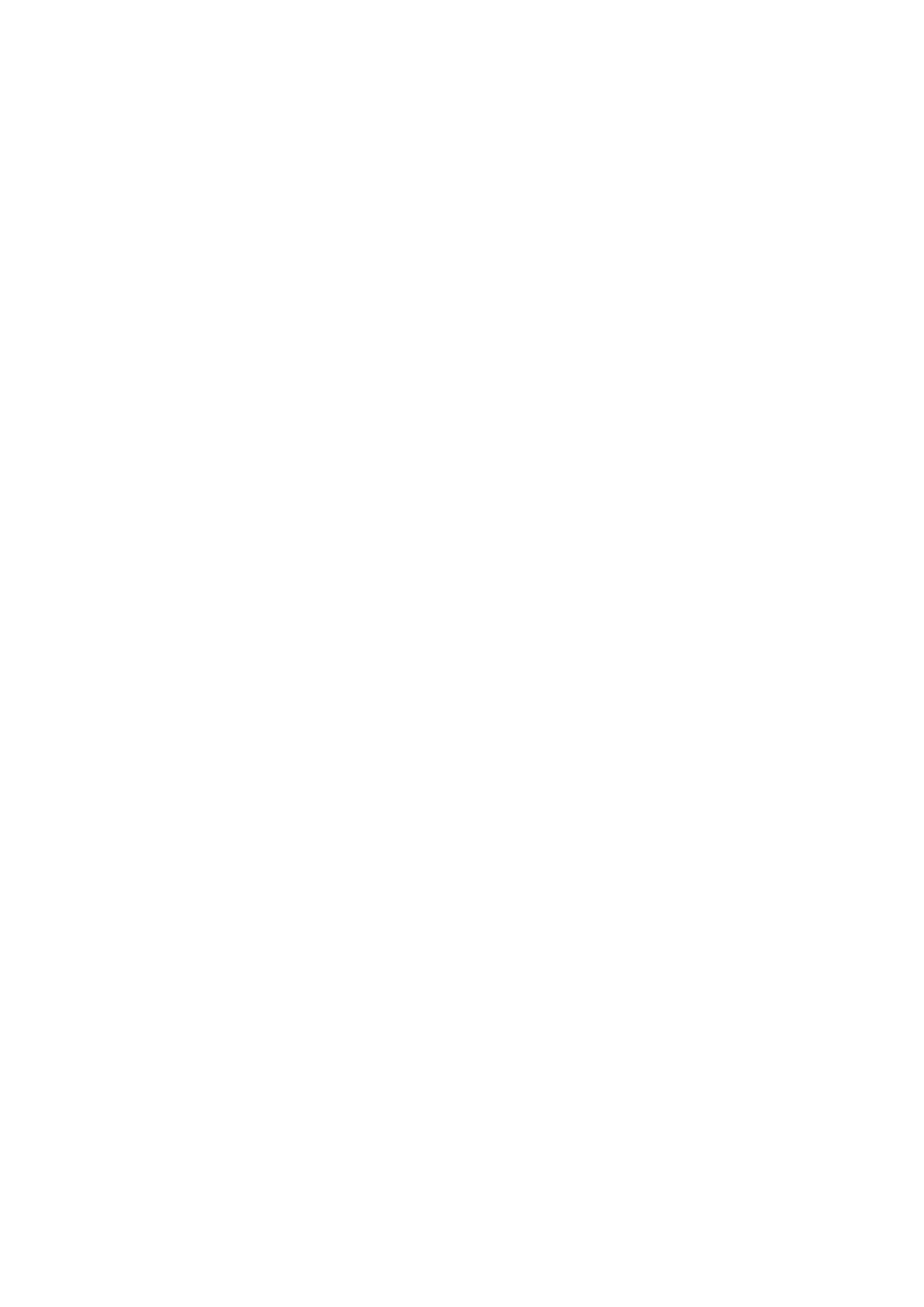

# Government response to House of Lords COVID-19 Committee's report "Towns and Cities: Local Power is the Path to Recovery"

Presented to Parliament by the Secretary of State for Levelling Up, Housing and Communities by Command of Her Majesty

March 2022

CP 637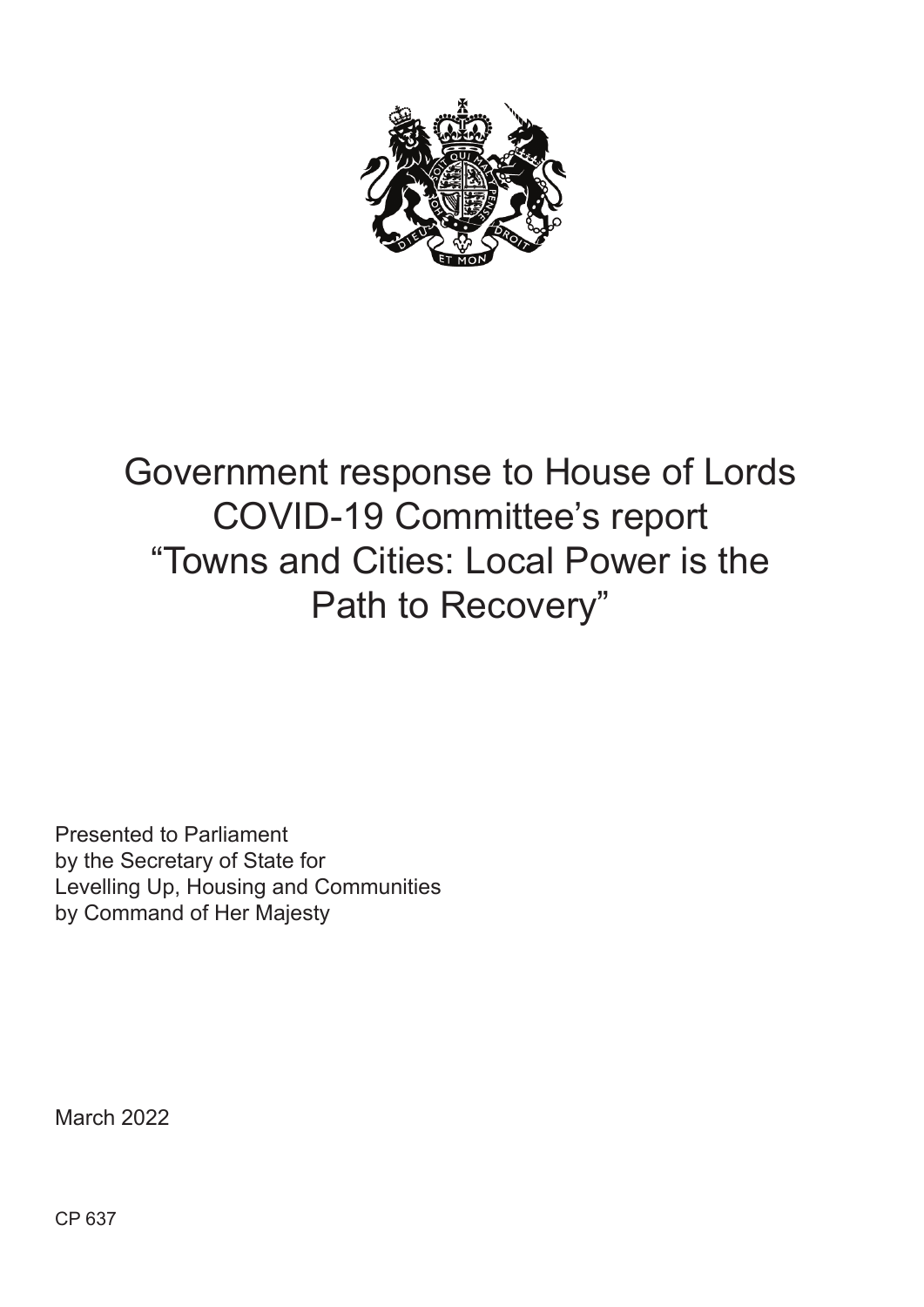

© Crown copyright 2022

This publication is licensed under the terms of the Open Government Licence v3.0 except where otherwise stated. To view this licence, visit nationalarchives.gov.uk/doc/open-government-licence/ version/3

Where we have identified any third party copyright information you will need to obtain permission from the copyright holders concerned.

This publication is available at www.gov.uk/official-documents.

Any enquiries regarding this publication should be sent to us at

Department for Levelling Up, Housing and Communities Fry Building, 2 Marsham Street London SW1P 4DF Tel: 0303 444 0000

ISBN 978-1-5286-3228-7 E02725722 3/22

Printed on paper containing 75% recycled fibre content minimum

Printed in the UK by HH Associates Ltd. on behalf of the Controller of Her Majesty's Stationery Office.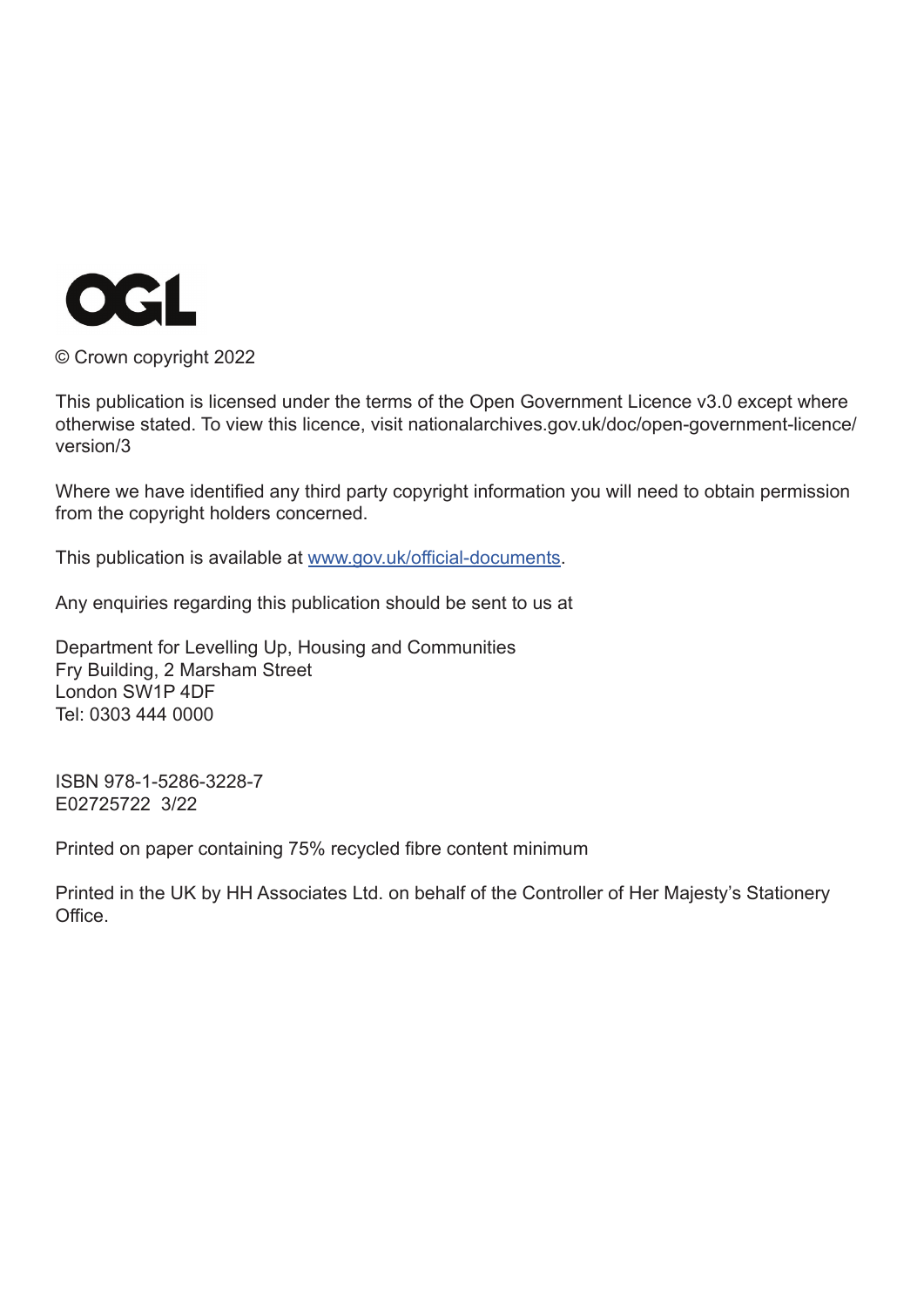# Contents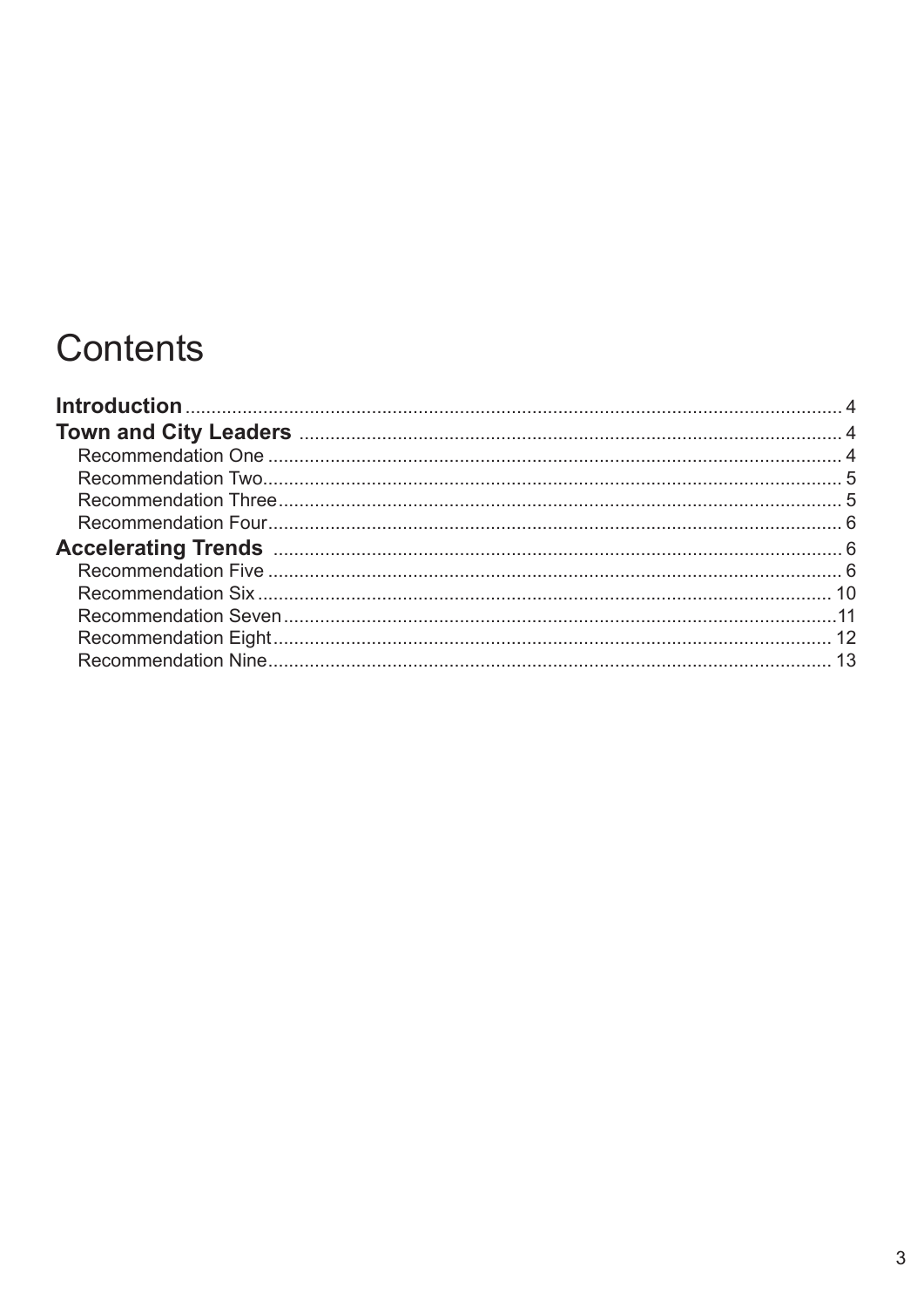## **Introduction**

The Government welcomes the House of Lords COVID-19 Committee's Towns and Cities: Local Power is the Path to Recovery report following their inquiry. The report was published on 17 December 2021. We are grateful to the Committee and all those that provided evidence.

The Government recognises that this is a challenging time for everyone in the country. COVID-19 has had a significant impact on our communities, businesses and town centres. Levelling up is at the heart of the Government's agenda to build back better after the pandemic.

On 2 February 2022 the Government published the Levelling Up White Paper, which sets out our plans to spread opportunity and prosperity to all parts of the UK, including towns and cities. The White Paper provides a clear plan to level up every corner of the UK, underpinned by 12 ambitious "missions" over 10 years and tracked by an annual report that will monitor levelling up progress and ensure the Government is held to account. It will address regional disparities across the UK, put more money in the pockets of those who need it most, and transform the UK economy by generating higher paid jobs and new investment.

## Town and City Leaders

### **Recommendation One**

The UK Government should, in its Levelling Up White Paper, outline its plans for further financial and legislative devolution of powers, to enable local authority leaders to deliver regeneration policies tailored to the needs of their specific areas.

The Government believes that strong and dynamic local leadership is critical to levelling up and regeneration. That is why the Levelling Up White Paper sets out a mission that, by 2030, every part of England that wants a devolution deal will have one.

To help achieve our 2030 mission, we have published a devolution framework in the Levelling Up White Paper that sets out a clear menu of options for places in England that wish to unlock the benefits of devolution. Devolution is a key means to delivering our levelling up missions, whether that is moving towards a London-style transport system to connect people to opportunity, improving local skills provision, or being able to act more flexibly and innovatively to respond to local need. The framework embeds a suite of powers that will enable local leaders to regenerate their areas, including:

- Ability to establish Mayoral Development Corporations (with consent of host local planning authority)
- Devolution of locally-led brownfield funding
- Strategic partnerships with Homes England across the Affordable Housing Programme and brownfield funding
- Homes England compulsory purchase powers (held concurrently)
- UKSPF planning and delivery at a strategic level
- Long-term investment fund, with an agreed annual allocation

While the framework is flexible and allows devolution to be tailored to the context of individual areas, it does place a strong emphasis on the importance of high profile, directly elected local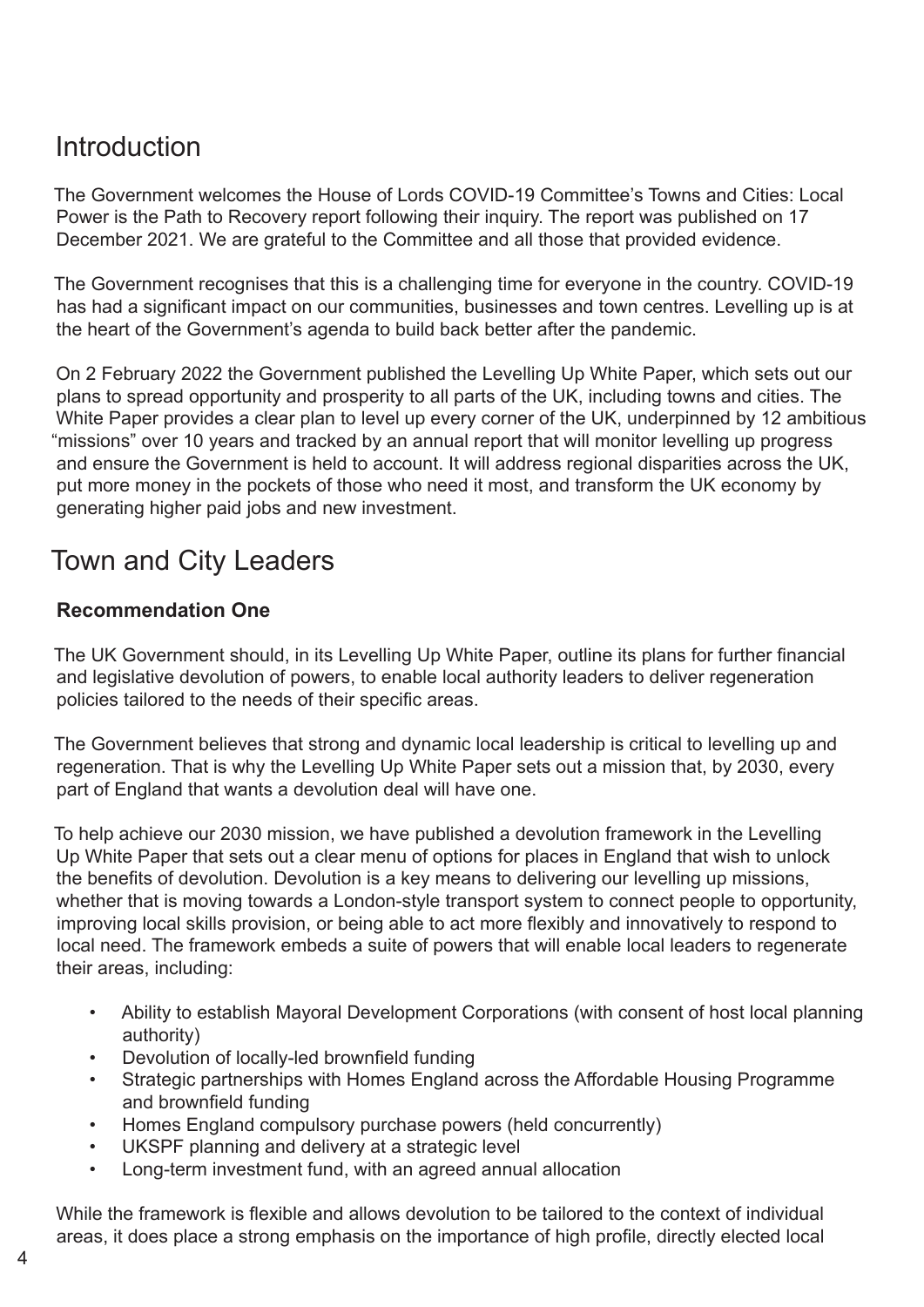leadership, strong local governance, and joint working across sensible and coherent economic geographies. While not all areas will want a directly elected mayor, those authorities with the stronger decision-making structures will secure greater powers.

We are also delivering on the Prime Minister's commitment to pursue a flexible approach to devolution. Nine counties have been invited to negotiate historic County Deals, a new devolution model that will spread the benefits of devolution beyond city regions and give local leaders more control over things like transport, infrastructure and skills. In addition, subject to an appropriate legislative opportunity we will seek to establish a new form of combined authority model to be made up of upper tier local authorities only (eg a county council and its associated unitary councils).

A minimum population threshold of 500,000 has been chosen to ensure Combined Authorities and County Deals have sufficient economic and operational scale to be effective in driving levelling up. We expect upper-tier local authorities with a population of less than 500,000 to collaborate with their neighbouring authorities to agree a sensible geography for a devolution deal.

We also want all existing Mayoral Combined Authorities (MCAs) to achieve deeper devolution settlements. The Greater Manchester and West Midlands 'trailblazer deals' will set the parameters of what deeper devolution could look like for other MCAs. Trailblazer deals will enable local leaders to present the case for the devolution of strategic functions and decision-making powers. We will consider equipping local leaders with the policy levers they need to deliver well-evidenced, locally tailored strategies, where there is a strong strategic case. This could involve, for example, exploring options to streamline the local funding landscape. Local leaders will get any further autonomy in exchange for demonstrating greater accountability and performance. We look forward to working with other areas soon, particularly those MCAs that have the strongest strategic case.

#### **Recommendation Two**

The UK Government should issue a statement to all local authority leaders actively encouraging the use of the general power of competence and should work with the Local Government Association to issue detailed guidance notes on the operation of the general power of competence.

The general power of competence provided for in the Localism Act 2011 gives local authorities confidence in their legal capacity to act both for their communities and in their own interest to generate efficiencies and savings. It is a very broad power which is designed to provide councils with freedom to innovate and work together with others to drive down costs. The Government does not intend to issue detailed guidance on the operation of the power.

#### **Recommendation Three**

The UK Government should introduce a three-year rolling local government financial settlement, at an increased level, to replace the current system of one-year settlements, to allow local authority leaders to develop, and deliver, long-term plans for their urban areas.

The Government recognises how important multi-year certainty is to local authorities, and we aim to provide that whenever possible.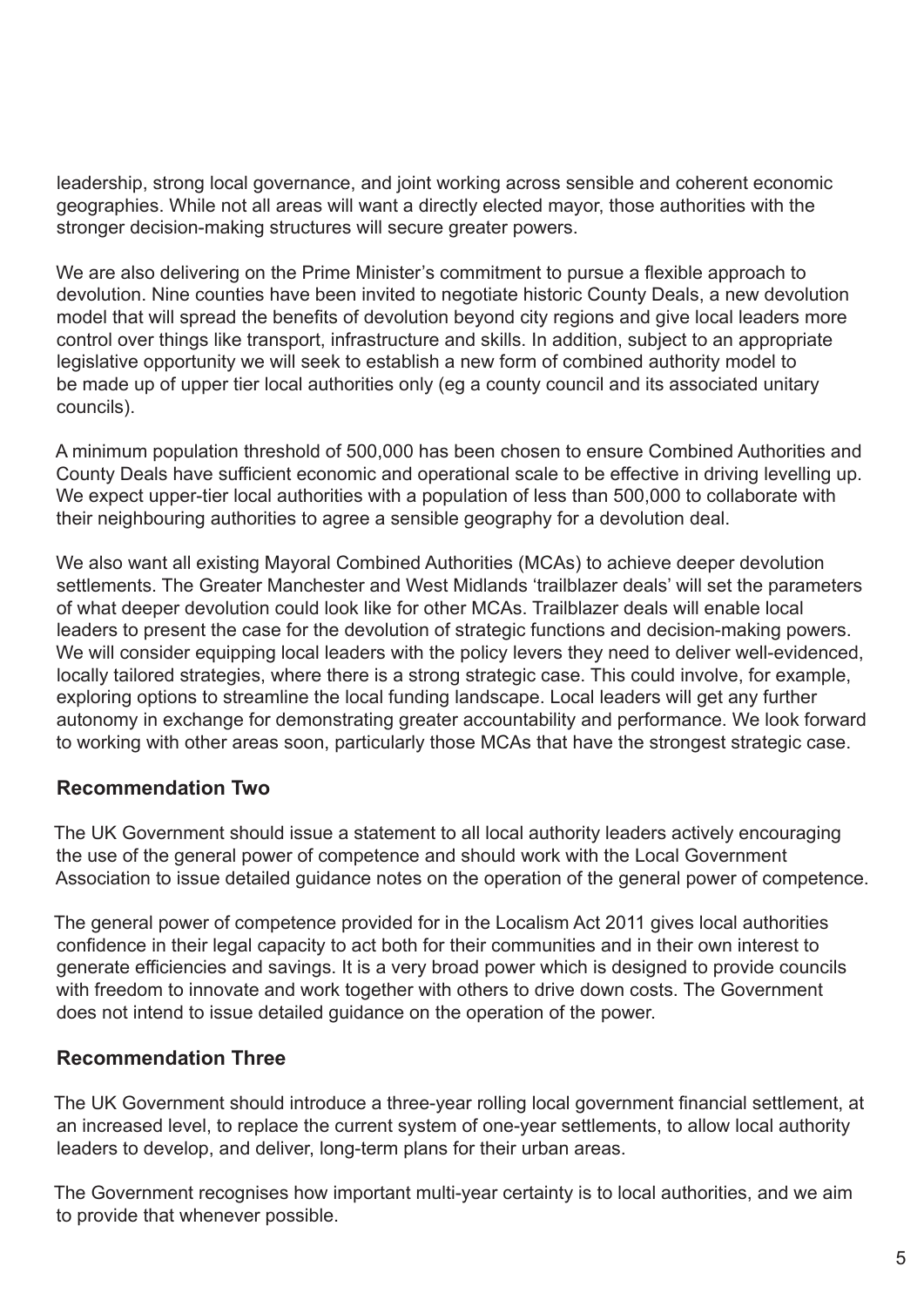In 2022-23, we are prioritising stability through a one-year settlement. We will work closely with the sector and other stakeholders to understand the opportunities and challenges facing the sector before consulting on any potential changes to funding allocations.

#### **Recommendation Four**

The UK Government should end the competitive bidding processes for additional funds and agree with the Local Government Association to create an improved resource equalisation scheme, as a transparent method of assessing those towns and cities most in need and targeting additional central government funding at those areas.

The Government recognises the complexity in the existing funding landscape and has taken steps to address this. For example, the Levelling Up Fund provides cross-departmental capital investment in local infrastructure. The UK Shared Prosperity Fund (UKSPF) will provide resourcefocused investment to support people, boost pride in place and strengthen communities. But there is more that could be done.

To deliver a more transparent, simple and accountable approach, the Government will set out a plan for streamlining the funding landscape later this year. This will include a commitment to help local stakeholders navigate funding opportunities. This review will be guided by the following principles:

- reducing the unnecessary proliferation of individual funding pots with varied delivery approaches;
- streamlining bidding, and supporting greater alignment between revenue and capital sources;
- ensuring places have robust ongoing monitoring and evaluation plans for the impact and delivery of investments and spending; and
- tailoring investment and delivery to the local institutional landscape of each nation of the UK.

In Scotland, Wales and Northern Ireland, where local partners also need to consider funds led by devolved administrations, effective collaboration on UK-wide policies is important to maximise impact and minimise complexity. To maximise simplification across the country, the Government will share lessons from its efforts to streamline funding with devolved administrations.

## Accelerating Trends

#### **Recommendation Five**

The UK Government should provide financial support to local authority leaders to enable the establishment of: Work hubs in towns and cities; Pop-up retail units in towns and cities and; Arts and culture provision in towns and cities.

The Government recognises that the retail sector remains a key part of the high street and physical retail will remain an important route to consumers. On 15 July 2021, we published the Build Back Better High Streets Strategy, where we committed to continue working with the retail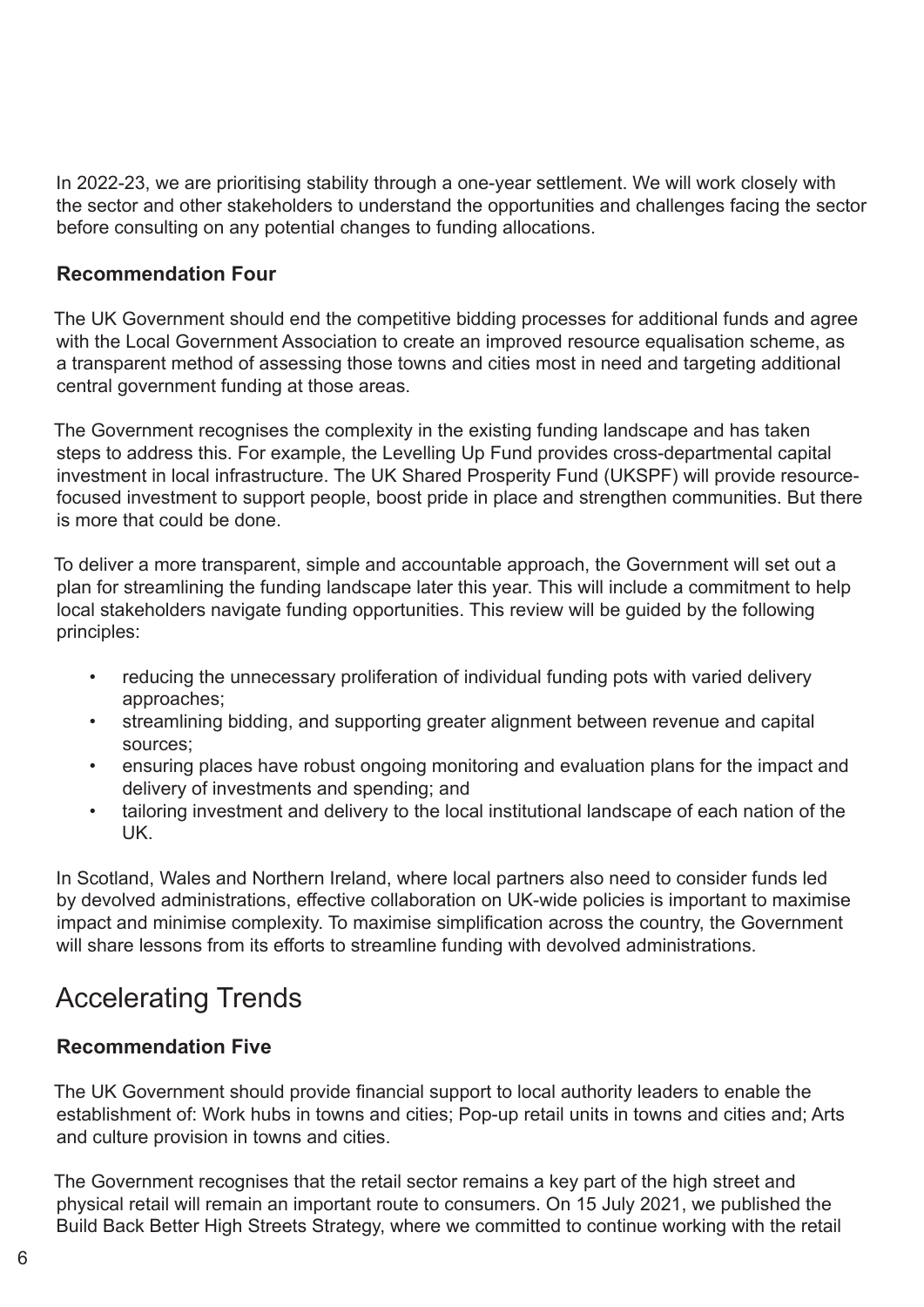sector, and the Retail Sector Council in particular, on its long-term strategic needs to ensure that businesses are profitable, resilient, innovative and support local economies in socially and environmentally responsible ways.

The Government is providing significant support to the arts, culture, heritage, and creative sectors to help them recover from the impacts of the pandemic. In 2020, the Government announced the unprecedented Culture Recovery Fund - the biggest arts funding package in history. To date, over £1.5bn has been allocated, including funding for the DCMS-sponsored national cultural institutions. The support has reached over 5,000 individual organisations and sites across the country, including those run by local authorities.

Local authorities themselves already invest significantly each year in their local arts and cultural offer, with councils in England spending £2.2bn net revenue on Cultural Services in 2020/21. In addition, the Government has provided and is currently providing more than £200m in financial support to local places, including local authorities and their leaders, to establish and strengthen the provision of arts and cultural initiatives, activities, and sites like museums and libraries. This support is being provided in a number of ways in towns and cities - as well as to places more widely across the country.

The DCMS' arms-length body, Arts Council England (ACE), administers the Creative People and Places programme. This uses National Lottery funding, focusing on parts of the country where involvement in arts and culture is significantly below the national average and supporting these places to transform access to arts and culture. Between 2022 and 2025, ACE is supporting a total of 39 projects across England with more than £38m. In a number of places, including Luton, Doncaster, and Redditch, funding is going directly to project partnerships involving local authorities.

In addition, the first round of the Government's £20m capital Cultural Development Fund, administered by ACE, is directly supporting Wakefield, Grimsby, Worcester and Plymouth. This funding has allowed these local authorities to invest in cultural infrastructure and provision that maximises culture's contribution to their local economy - for example, public art and events. The second round of the fund, will also invest in place-based cultural initiatives. Results will be announced later in spring 2022.

The Government's renewed focus on supporting places, including towns and cities, is also signalled in DCMS' work, alongside ACE, to identify 109 'Levelling Up for Culture Places'. These places were announced by the DCMS Secretary of State in February 2022. Organisations in areas that have historically had low investment in arts and culture - like East Lindsey and Tees Valley Combined Authority - will be encouraged to bid for funds.

DCMS' Secretary of State has instructed ACE to increase investment in these places, with a £75m boost provided by 2025, to make sure they get a better distribution of arts funding. The 2023- 26 National Portfolio funding round is an opportunity to build on the work of previous rounds to increase support for places all over the country. Through collaboration with the local authorities, people, and wider organisations in these places, ACE will help them realise a change in how they approach culture and their cultural heritage.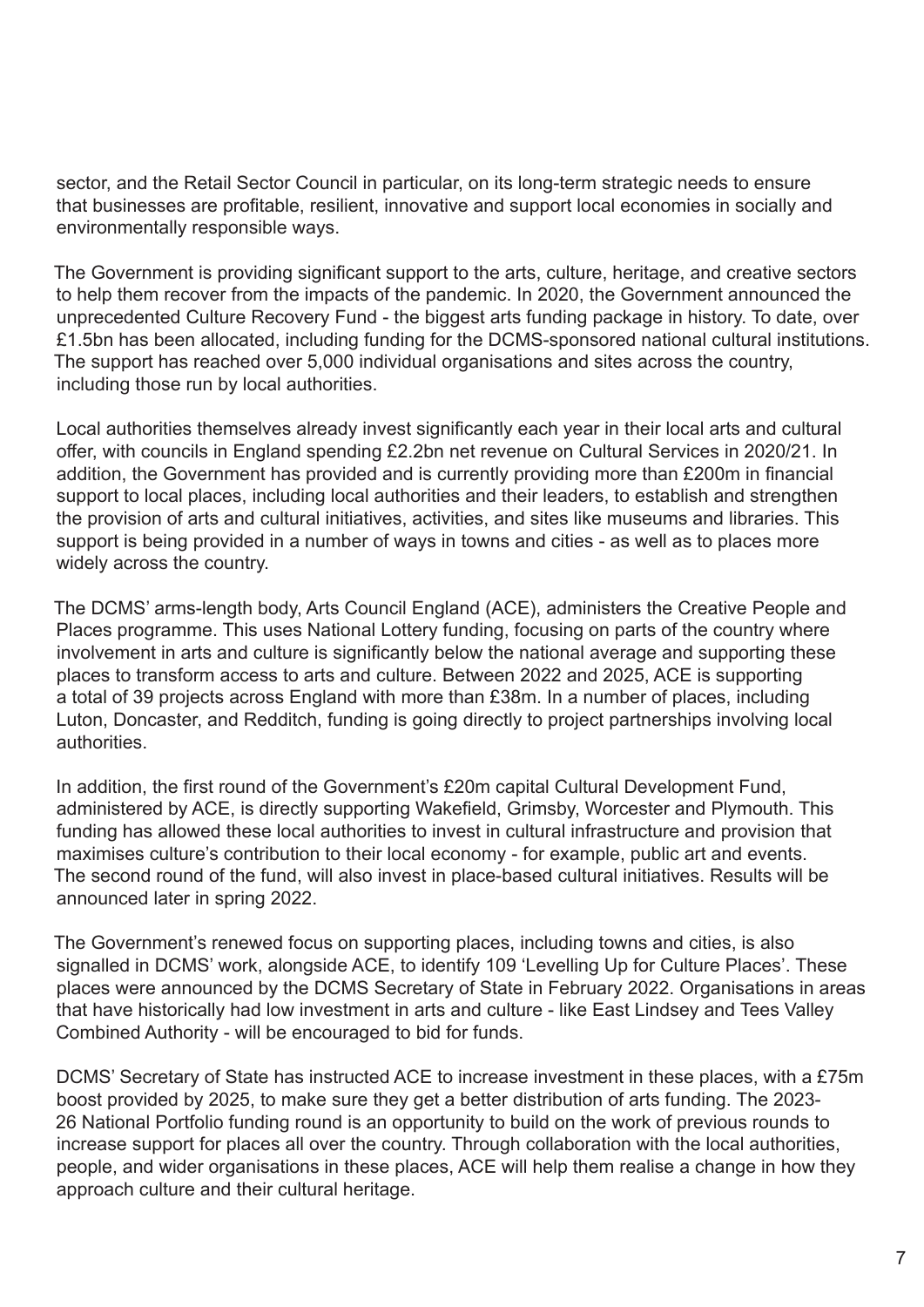Public libraries are a key element of a place's cultural and arts provision, as well as its social infrastructure. Cultural and creative enrichment is noted in the Government's strategy for Libraries, Libraries Deliver: Ambition, as one of the seven outcomes to which library services contribute, which are critical to the people and communities in their area.

There are around 2,900 library branches across England, delivered as a statutory responsibility of local councils and core-funded within the local government finance settlement. Local authorities determine how best to support local provision, taking into account the needs of their local communities. We champion and invest in public libraries. The Libraries Improvement Fund, open to all library services across England, is providing capital investment in local library services to help libraries to adapt to people's changing needs, by upgrading and improving access to their buildings, or by expanding digital services.

The Government is investing in the heritage of local places: Historic England, the Government's statutory adviser on heritage, administers the £95m High Streets Heritage Action Zones programme in more than 60 high streets in towns and cities across England. It does this by working in direct partnership with local authorities - as well as with wider communities, institutions and businesses - in places such as Leeds, Leicester, Blackpool, and Ryde. It is also supported by a £7m cultural programme, run by Historic England with the support of the National Lottery Heritage Fund and Arts Council England, which brings cultural and community engagement together on each of those high streets, helping people and communities rediscover pride in their high streets.

High Streets Heritage Actions Zones revive historic buildings and re-engage people with their local heritage, galvanising wider regeneration in towns and cities and unlocking heritage's social benefits. These include supporting people's wellbeing, and developing their sense of place, identity and community: 80% of people say that local heritage makes their area a better place to live.

The programme also involves significant community engagement. So far, over 200 consultation events have taken place with an estimated 13,000 attendees. Engagement activities, including online, have reached over 85,000 people. To date, the programme has brought 6,000sqm of commercial floorspace back into productive use, and it is forecast to provide a return of £4.43 for every pound invested.

Local authority museums are also key civic institutions, protecting important collections and helping to shape and tell the histories and identities of places to residents and visitors. These organisations also support the delivery of a range of Local authority priorities including educational attainment, economic regeneration, and improving health outcomes. Local authorities are responsible for running c.350 museums in England, and the £18.8m Museum Estate and Development Fund (MEND) supports the provision of accredited regional museums in England, including these local authority-run organisations, helping them with vital infrastructure and maintenance projects. The fund can also enable them to improve visitor access and environmental sustainability - protecting museums for future generations and ensuring they can continue to serve their communities and audiences. Further rounds of MEND funding will be launched in 2022 as part of the £153m Cultural Investment Fund.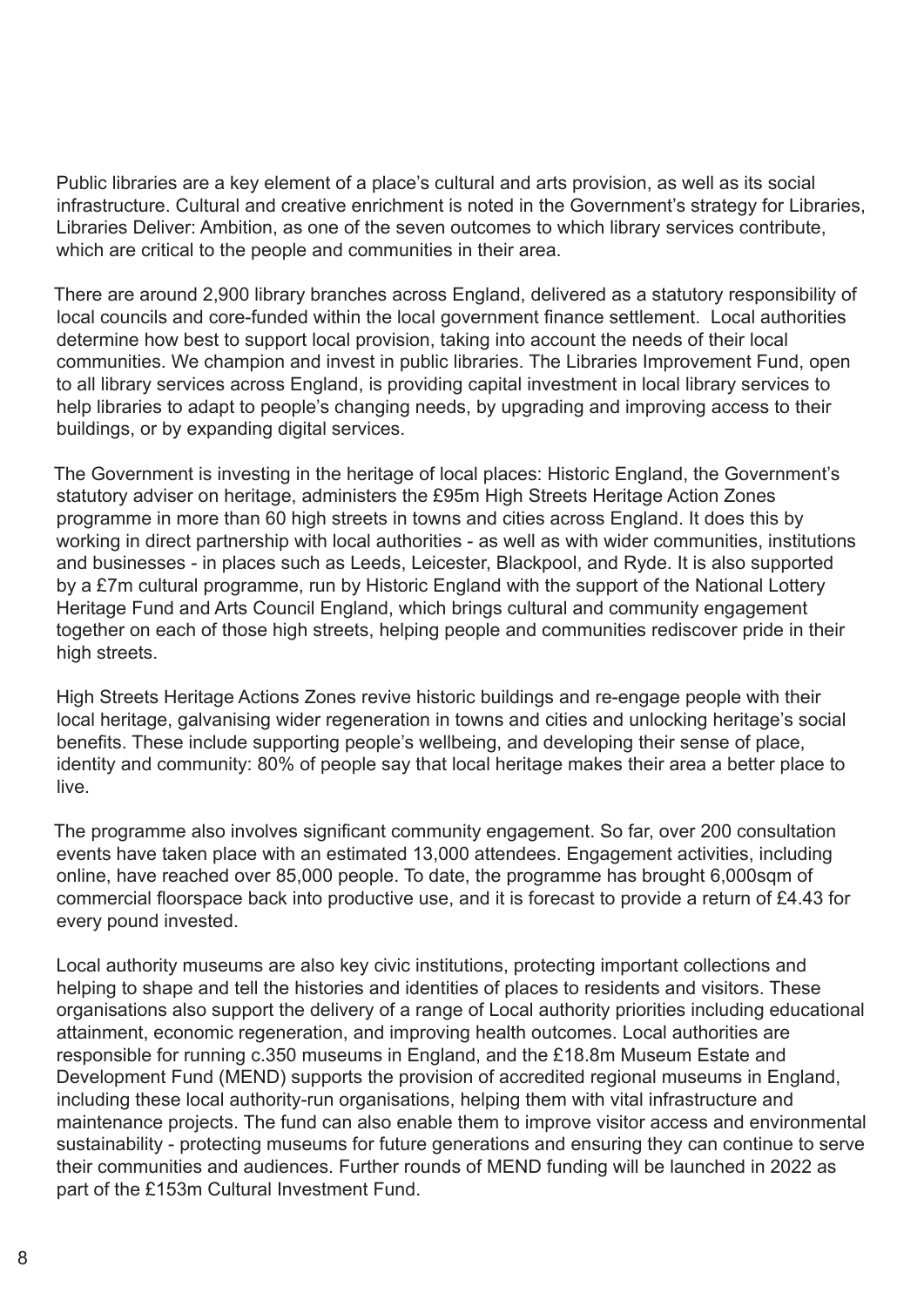As part of the Government's continued support for current and future projects within museums and galleries, including those operated by local authorities, the Museums and Galleries Exhibitions Tax Relief will see a significant temporary increase in tax relief for all upcoming exhibitions commencing from 27 October 2021. The tax relief's primary aims, to improve the provision, quality and quantity of exhibitions and galleries, actively support local growth agendas.

Finally, the National Museums, part-funded by DCMS, conduct a range of partnership work with museums operated by local authorities, allowing these museums to attract more, and more varied, audiences, and generating wider local income. Dippy on Tour was a partnership exhibition of the Natural History Museum's famous Diplodocus cast between the Museum and regional partners. These partners included the council-run Birmingham Museums, which saw an extra £4.2m spent in the city by visitors during the 107-day Dippy run.

Touring exhibitions, major arts and cultural events - like the UK City of Culture competition provide a way for places to use cultural provision as the catalyst for investment, driving economic growth and regeneration, as well as promoting social cohesion, instilling pride, and shifting wider perceptions of their place. Three quarters of those who visited Hull in 2017 during its stint as UK City of Culture stated that it changed their perception of the city for the better.

Local authority leaders are often the driving force behind their city's bid for UK City of Culture. As a commitment to supporting cultural provision and levelling up opportunities across the UK further, in 2022 - for the first time - DCMS are investing £40,000 in each of the longlisted places in the UK City of Culture 2025 competition. The eight UK longlisted places include Armagh, Bradford, Cornwall, Derby, Durham, Southampton, Stirling and Wrexham. Each bidding place in the competition is significantly supported by their local authority, with most acting as the designated accountable organisation.

Destination Management Organisations (DMOs), an estimated third of which (35%) are run as a local authority tourism services department, play an important role in towns and cities by developing and promoting their destinations' arts, cultural, and wider visitor offer. This includes through bidding for and hosting events and festivals, of the kind the report recommends as a way of attracting visitors to towns and cities. In addition, the £45m Discover England Fund, administered between 2016-2021 by DCMS Arms-Length Body VisitEngland, supported DMOs (including those operating out of local authorities) to develop a wide range of innovative, visitorfocused trails, itineraries and experiences, a number of which are based around places' culture and heritage - for example, the North of England Cities Experience project, promoting key cultural highlights in cities including Hull, Manchester, and Newcastle.

More widely, a number of recent Government place-based funding initiatives have directed funding to local authorities in towns and cities, enabling them to develop and strengthen their place's cultural and heritage offer. The £4.8bn Levelling Up Fund, aiming to improve everyday life through infrastructure investment, included culture and heritage assets as a priority, and this was strongly reflected in the range of successful projects led by local authorities in towns and cities across the country. For example, Wakefield is receiving £20m of Levelling Up Funding supporting the creation of new cultural and creative destinations in the city, including a new museum and gallery - building on previous investment in the city from DCMS' Cultural Development Fund. Bognor Regis is expanding its seafront Alexandra Theatre, to increase local cultural participation and attract new visitors to the town, and Chesterfield will be restoring the Grade-II listed Stephenson Memorial Hall and opening it to the wider community.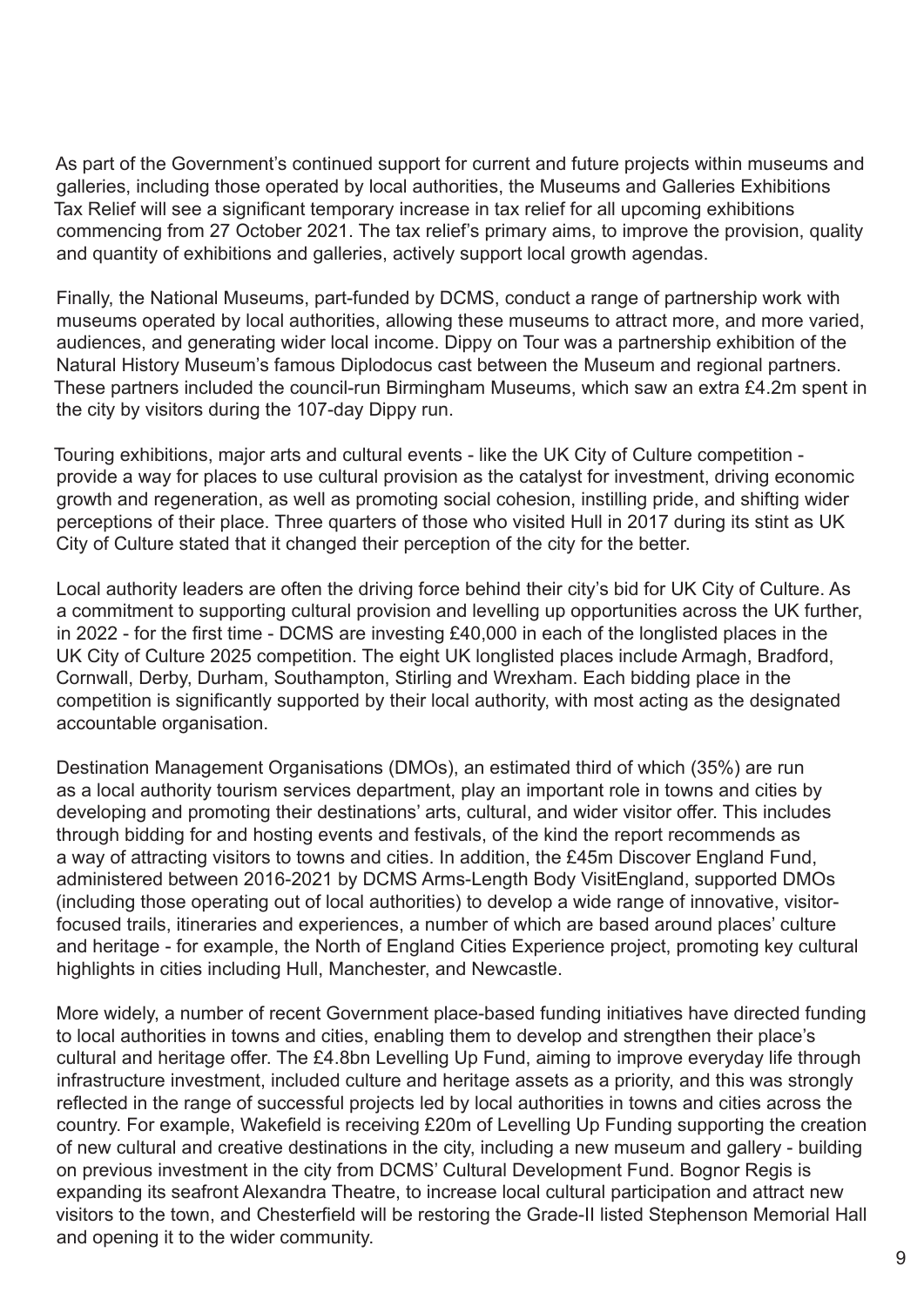Similarly, through the £220m Community Renewal Fund - which enables local authorities to lead innovative projects in their places - the town of Hastings is developing using technology to drive cultural recovery, including by supporting local arts festivals and visitor attractions, while York's Street Life project, led by the City Council, is using pop-up cultural and heritage activities to drive engagement and renewal on the central Coney Street.

Finally, the £3.6bn Towns Fund has supported towns across England to strengthen their arts and cultural provision as part of wider local regeneration plans, with Bolton redeveloping and modernising its Central Library, Museum, and Aquarium, and Newark renovating its Grade-I listed Castle to establish it as a major visitor attraction. Going forwards, lessons learnt from deployment of the Towns Fund will be fed into the ongoing Levelling Up Fund, including into the creation of an overarching local growth monitoring and evaluation framework across several local growth funds which can incorporate the recommendations from this report.

#### **Recommendation Six**

The UK Government should work with local authorities to develop a blended approach to housing in our towns and cities. We want to see the UK Government providing increased financial support for the conversion of commercial properties into residential properties and building homes on derelict sites in town and city centres, as well as matching investment in those neighbourhoods in the greatest need.

The Government is committed to regenerating towns and city centres. As set out in the Levelling Up White Paper, we are making a new offer to support local leaders to deliver transformational regeneration in up to 20 towns and cities across the country. We've announced our support for the first two of those places – Wolverhampton and Sheffield.

The Government is committed to supporting high streets and town centres and delivering the housing the country needs. In September 2020 we introduced a new Commercial, Business and Service planning use class (Class E) which allows uses listed within it to change between these uses without planning permission.

A new permitted development right has now been introduced to allow for the change of use from vacant buildings, or parts of buildings, in Class E to residential use to create new homes to buy or to rent. This means that a wider range of commercial buildings can now change to residential use without the need for a planning application. We have also legislated to ensure that all new homes delivered under permitted development rights must, as a minimum, meet the Nationally Described Space Standards and have access to adequate natural light in all habitable rooms. Together these measures support our high streets and town centres as places where people shop, use services, spend their leisure time and live.

The Government strongly encourages the re-use of suitable brownfield land – especially for development to meet housing need and regenerate our high streets and town centres – and we welcome the report's recommendations on utilising suitable existing town centre properties to boost housing supply. We are committed to making the most of brownfield land, in line with our policies in the National Planning Policy Framework which set out that planning policies and decisions should give substantial weight to the value of using suitable brownfield land within settlements.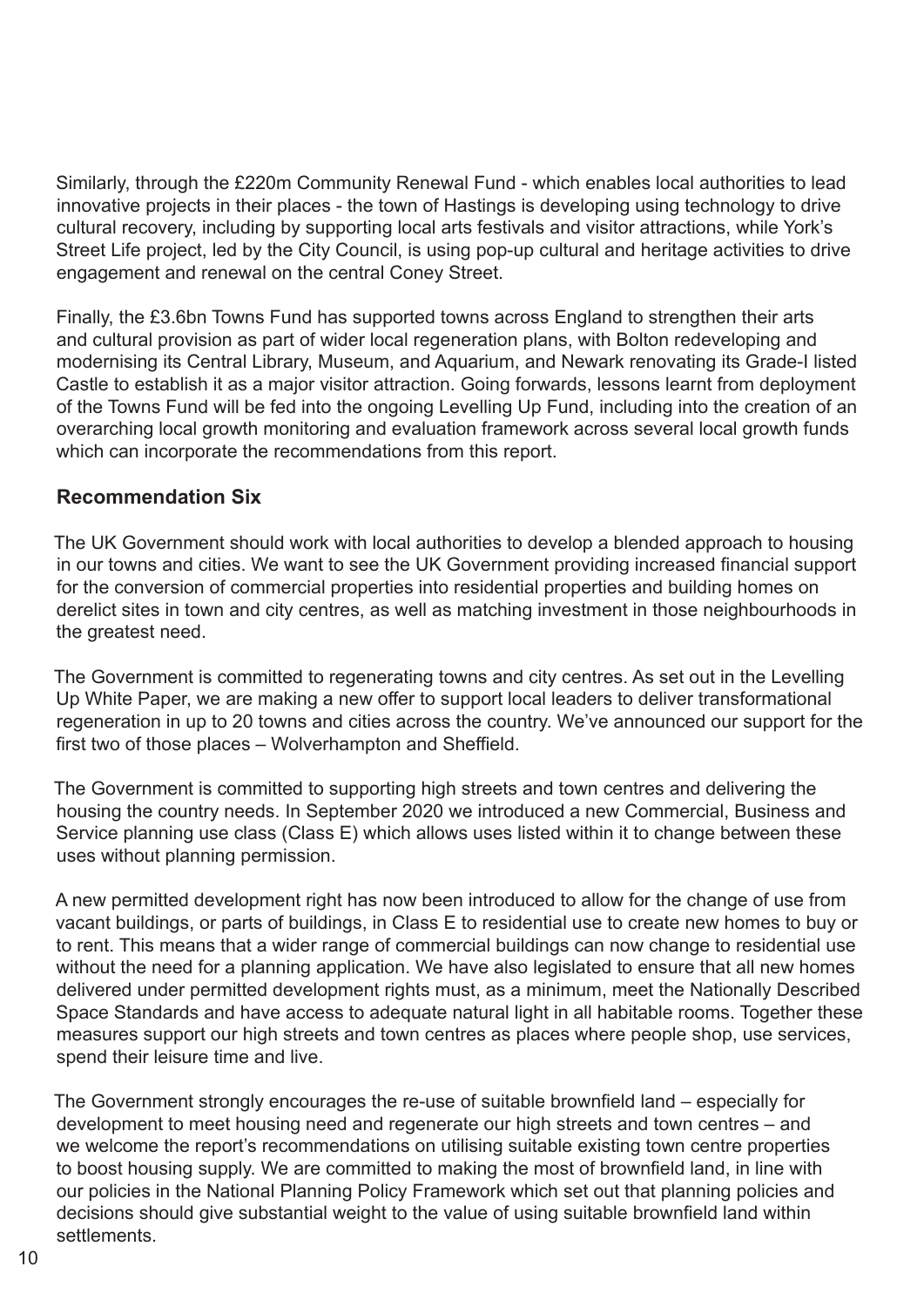DLUHC and Homes England regularly engage with urban areas to support delivery of homes on brownfield, and the Government is providing significant financial support for the take-up and completion of brownfield redevelopment. This includes through the £4.3 billion Housing Infrastructure Fund; the around £5 billion Home Building Fund; the £550 million Brownfield Housing Fund; and the £75 million Brownfield Land Release Fund. The Chancellor announced at the 2021 Autumn Budget and Spending Review a further £300 million of locally-led grant funding that will be distributed to MCAs and local authorities to unlock smaller brownfield sites for housing and improve communities in line with their priorities.

Local authorities have a comprehensive range of levers to deliver housing that best fits the need of their local area. This includes a package of reforms which gives councils more freedom on how they spend the money they receive from selling homes through the Right to Buy, and the abolition of the Housing Revenue Account (HRA) borrowing cap in 2018, enabling local authorities to borrow for building.

The Government's £11.5bn Affordable Homes Programme will deliver up to 180,000 affordable homes, should economic conditions allow. In order to support delivery right across the country, more funding is available outside of London compared to the current programme (Affordable Homes Programme 2016-2022), up from 55% to 65%. The rules on social rent have been relaxed, so grant funding is now available for social rent anywhere in England, and with higher grant rates available in high-cost areas where it is needed the most.

DLUHC works together with BEIS on its clean heat programmes that involve local authorities as vital delivery partners. These include the delivery of heat networks through the Heat Network Transformation Programme and a number of grant funding initiatives such as the Green Homes Grant Local Authority Delivery scheme, Home Upgrade Grant, and Social Housing Decarbonisation Fund. These schemes provide funding to support energy efficiency improvements and the transition to low carbon heating for low-income households.

#### **Recommendation Seven**

The UK Government should work with local authorities to develop a blended approach to public service provision in urban areas. We want to see the UK Government providing increased financial support for the provision of public services in town and city centres, as well as matching investment in those neighbourhoods in the greatest need.

The Government is already committed to ensuring the right blend of opportunities in its financial support for the provision of public services in town and city centres.

The Government recognises the benefit of empowering local actors to deliver on local priorities and is working to identify the right opportunities for integrating their role in public service delivery. Directly-elected mayors in nine city regions have powers, budgets and responsibilities in many areas of public service provision with a strategic role for delivering services including in social care, adult education and housing and land use.

The Levelling Up White Paper sets out a new devolution framework for England. It also includes a mission to extend, deepen and simplify devolution across England so that by 2030, every part of England that wants one will have a devolution deal with powers at or approaching the highest level, with a simplified, long-term funding settlement.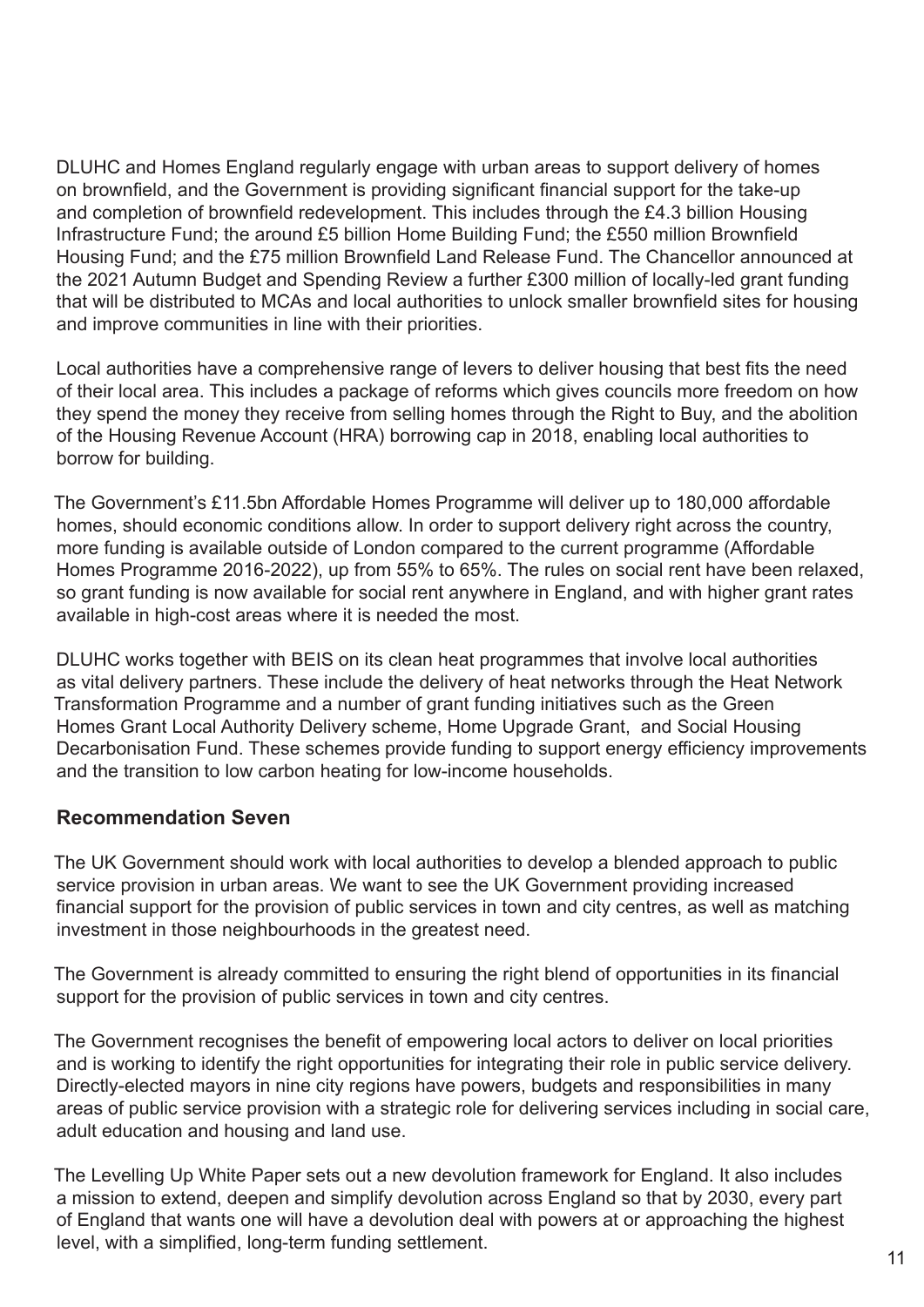The Government is also committed to directing investment to those areas with greatest need, as reflected by the prioritisation of investment at Spending Review 2021. To name but two examples, the £4.8 billion Levelling Up Fund prioritises bids from places in highest need of investment in infrastructure. The Government published an index which categorised places according to their need alongside the Levelling Up Fund prospectus, and supported local authorities most in need of levelling up to apply by providing around £20 million of capacity funding to support the development of their bids. Funding for the Supporting Families programme, at £695 million over the next three years in England, is also allocated based on need, ensuring that areas with higher levels of deprivation receive additional funding.

### **Recommendation Eight**

The UK Government should work with local authorities to develop a blended approach to public transport in urban areas. Such an approach should ensure that public transport provision within town and city centres, and within neighbourhoods in the greatest need is prioritised, with central government investment to ensure that public transport provides a regular, reliable, and affordable service in these areas.

The Government agrees with the recommendation and is working with all local authorities in England to improve local transport planning and reform the way funding is awarded. This will support levelling up and ensure local investment decisions are prioritised based on strong local plans for bus services, road and active travel improvements.

The £4.8 billion Levelling Up Fund is investing in infrastructure that improves everyday life across all countries and regions of the UK. It will deliver genuine local priorities for communities, including regenerating town centres and high streets, upgrading local transport, and investing in cultural and heritage assets.

In March 2021, the Department for Transport published England's long-term National Bus Strategy, setting out a bold vision for bus services across the country. The National Bus Strategy asked that all English local transport authorities, outside London, publish Bus Service Improvement Plans by 31 October 2021 and all have done so, setting out local visions for the step-change in bus services that is needed, driven by what passengers and would-be passengers want.

Strong local plans, delivered through Enhanced Partnerships between authorities and bus operators, or franchising arrangements, are crucial to achieving this. DfT has been clear that Enhanced Partnerships or franchising arrangements must deliver more comprehensive services, including those which are socially or economically necessary, to drive forward the Government's levelling-up agenda.

At the 2021 Budget, £1.2 billion of new dedicated funding was announced for bus transformation deals, part of over £3 billion of new spend on buses over this Parliament. More details on this will be announced in due course.

Over the course of the pandemic, bus operators and local transport authorities have been provided with financial support to maintain service levels and compensate for lost passenger revenue. Over £1.5 billion has been paid out in revenue support, and DfT is currently administering the £226.5 million Bus Recovery Grant to operators and local transport operators. Together, this funding has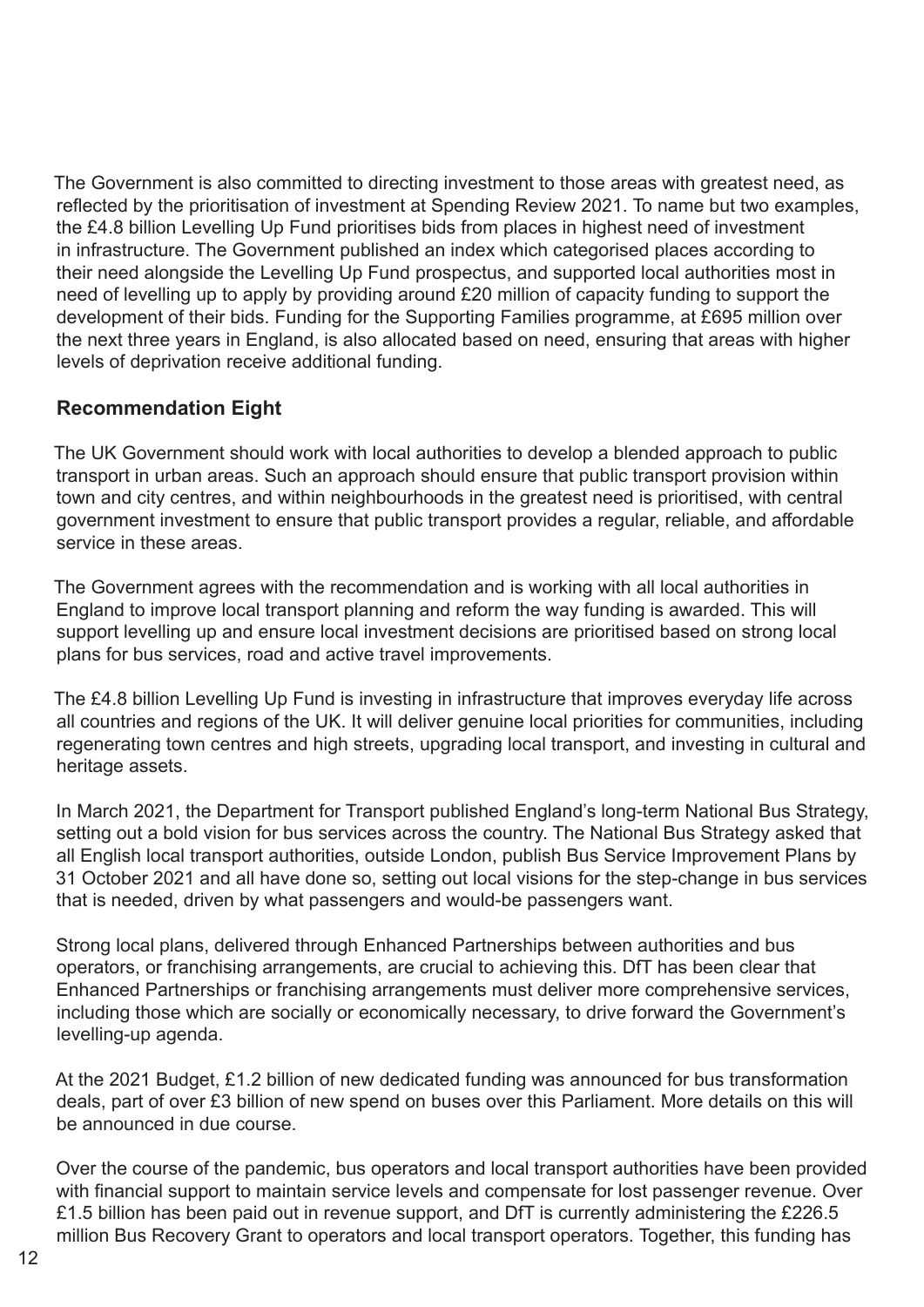enabled high service levels of around 90% and ensured communities continue to have access to bus travel.

The City Region Sustainable Transport Settlements (CRSTS) programme is a five- year £5.7 billion government investment in the transport networks of eight city regions across England from 2022-23.

This funding will be delivered through consolidated transport settlements agreed with central government and based on delivery programmes put forward by city regions. The funding will deliver improvements to local transport networks, enhancing productivity and user experiences.

The key aims of the fund are:

- Driving growth and productivity;
- Levelling up; and
- Decarbonising transport.

The CRSTS is available to eight MCAs and aims to create a more consolidated and devolved model of transport funding, delivering significant improvements for users. Whilst the Government has been clear on the overall objectives, Mayors, working in collaboration with the local authorities across the city region, are able to use their unique place-based perspective to prioritise on the basis of need. Improved public transport and active travel are at the heart of the fund and proposals should include ambitious bus and cycling priority measures.

DfT is in the process of creating a new guidance document to support local areas to update or create their local transport plans. We will consult on the draft local transport plan guidance this year. The new guidance will steer local transport authorities to develop plans that align with government priorities, and it will also provide them with the support to create a clear, holistic vision for local transport in their areas.

As well as setting out the existing statutory duties, the guidance will include a clear expectation for how interventions across local transport will support priority outcomes such as growing and levelling up the economy, reducing environmental impacts, and improving transport for the user. The guidance will set out key requirements that will need to be in place to access future funding.

The Government is providing £30 million per year of funding to boost capability and capacity in all local authorities so that they are in a position to build high quality networks as soon as possible. Local authorities will be supported by a new Executive Agency, Active Travel England, who will help drive up standards and support development of Local Cycling and Walking Infrastructure Plans (LCWIPs) to ensure that cycling and walking infrastructure is built where it is most needed. Improvements from LCWIPs will be funded as part of the £460 million of funding over three years provided at Spending Review 2021.

#### **Recommendation Nine**

The UK Government should provide local authorities with additional funding to improve the condition of existing urban green spaces, and create new parks in town and city centres, and those neighbourhoods in the greatest need.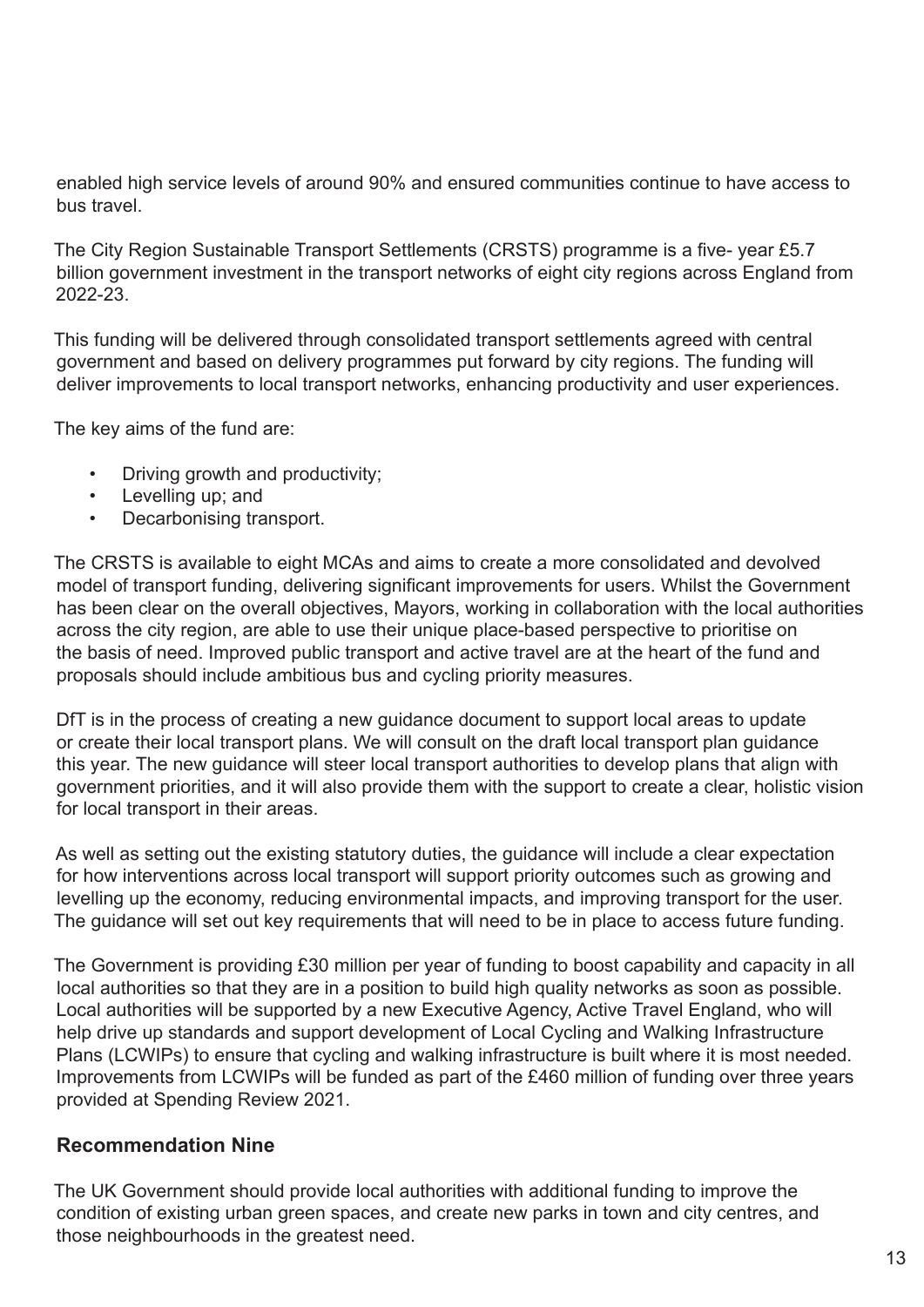The Government recognises the vital importance of town and city parks, parklets and play areas to urban communities. We also recognise that access to quality green space is not equal. This is why we launched the £9m Levelling Up Parks Fund at Spending Review 2021, which will provide additional funding to over 100 places throughout the UK to significantly improve neighbourhood spaces. The Levelling Up White Paper also announced a new £30m parks fund will deliver up to £1m to at least 30 local parks in England for refurbishment with an emphasis on facilities for young families.